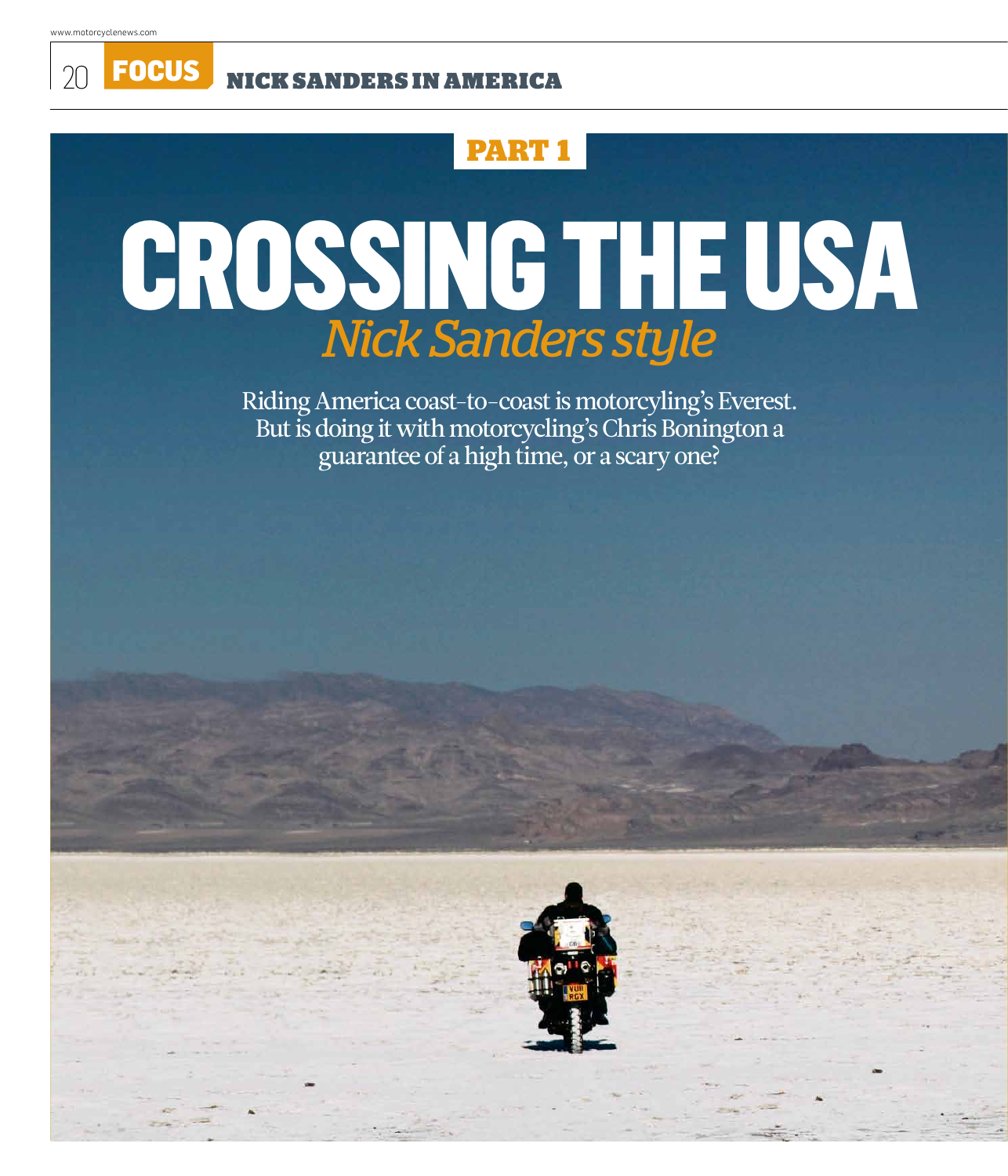| WEDNESDAY | TE EVV.<br>$-1$<br>02-04 | OCUS<br>$\bigcap$ $6 - 41$ | 꼬꼬리<br>$42 - 45$ | OELLEE<br>46-63 | 라면다리<br>$76 - 88$ | 10.10.2012 |  |
|-----------|--------------------------|----------------------------|------------------|-----------------|-------------------|------------|--|
|-----------|--------------------------|----------------------------|------------------|-----------------|-------------------|------------|--|

**Caption Susci ea feugue etue do eraesendip ex exero dionsent ing ero dolobor sum ipit augait adio**

#### **By Gary Inman**



bird's nest soup of grey hair. And he's right. We've spent the morning on what could be the USA's most beautiful motorway. Climbing, climbing from the desert squelch of Reno, Nevada, the I-80 crosses the pine-covered Sierra Nevada mountains, skirts the ski resort of Lake

section of tenlane highway,' says Nick Sanders with a Stan Laurel smile as he determinedly itches his

driving hot rods and kustom cars near<br> **the story of the story of the story of the story of the story of the story of the story of the story of the story of calculated adventure<br>
the pinacle of adventure<br>
with a Stan Laure** Tahoe, then arrows past the Sundaydriving hot rods and kustom cars near Sacramento, California and descends towards the upper class section of NorCal coast and the Golden Gate Bridge. And all on a tank of fuel. The legendary two-wheeled adventurer is leading a group of 12 riders, some with pillions, on an adventure touring industry first – a USA coast-tocoast-to-coast ride. New York to San Francisco and back to the Big Apple via Las Vegas, Texas and Memphis. And I'm along for the ride.

I say Nick is leading… 'I've become more of a facilitator than a tour leader on this one,' he points out, in his

# **What's**

■ Touring on two wheels is the pinnacle of adventure, but where to go? And who to go with? Few riders know more about long-distance travel than multiple world record holder Nick Sanders… MCN joined him on his latest venture, an organised yet not regimented ride across the States. A truly incredible journey. Here's part one of the ultimate road trip…

gentle, Northern tones. His tours are self-proclaimed rufty-tufty expeditions. They are high on miles, low on cost, comparatively speaking, and attract a certain kind of rider. Few of his tourists want, or need, to be led by the hand.

To be led by Sanders could be compared to climbing with Bonington or cycling with Armstrong. He's ridden around the world a fingers and toes amount of times. He's cycled round twice. He brainstorms a journey no one in their right mind would take on, then sets off, most often on a Yamaha R1, taking only a camera and the clothes on his back. He's an unflappable kook with

 $\sim$ 

contacts in every port worth visiting. Right now, spread over 50 or so miles of the West Coast's roads are a dozen riders, on British and Irish-registered motorcycles, all at slightly different stages of their road trip of a lifetime.

#### **21-day biking odyssey**

By now, just over a third of the way through the 21-day itinerary, riders have formed groups and set their own agendas. There are those who want to leave before sunrise, every day. Some prefer to stick with Nick. There are those who want to take a hundred photos at a dozen stops a day, and *Continued over*

pictures: gary iman, Nick sanders

SANDERS **SICK**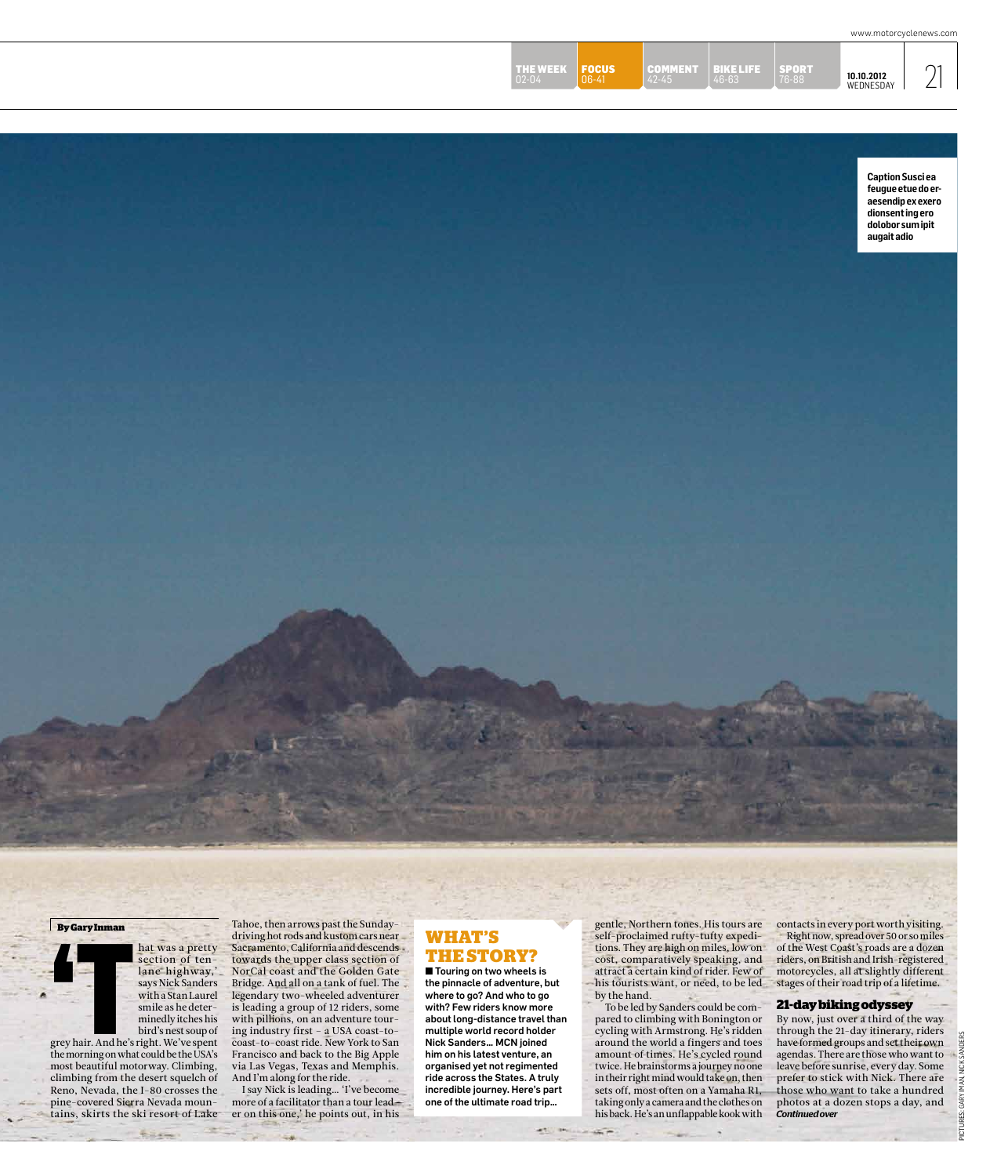FOCUS NICK SANDERS IN AMERICA



those who take none, pausing only for petrol. If any of the group need Nick; the tour's doctor, Caroline, or back-up driver Jim Wolfe and his Ford F150 monster truck, they're there. If not, the group convenes at the hotel at the end of every day to compare notes and ignore the ad hoc briefing. There seems to be only one rule: stick to the route in the road book. And even that isn't being followed. Much to Sanders' exasperation.

Nine days before the descent into California the 'Incredible USA' adventure began in the downbeat and dusty port of Newark, New Jersey, a cab ride from Manhattan. Sanders' route promises to show more of America in three weeks than any motorcycle tour on the market. No one offers a coastto-coast-to-coast trip, and if they did, it's highly unlikely they could do it for a sub-£4000 price.

In the blazing midday heat of an August Friday afternoon, the riders, from England, Ireland and Wales, stand in any available shade waiting for an anonymous shipping container to be, literally, dropped on the ground. Inside it are a variety of bikes ranging from a Yamaha single to a six-cylinder BMW,

but there's a heavy bias of box panniers and brush guard-equipped adventure bikes. Some look like they're ramraided Touratech's window. They've all been shipped from, and will be returned to a, central Derbyshire base a fortnight after the trip ends. Whatever condition they're in by then.

The bike I was supposed to ride, a low-mileage 2012 Super Tenéré, is stuck in customs limbo. Because it is registered to a company, Yamaha UK, not an individual, it can't be imported with the others. Instead, it'll sit in a warehouse for us to return, and then be loaded back in another container and shipped back to the UK without its battery ever being reconnected. Instead, Nick lends me his own Super Ten, a 57,000-miler that he rode from Ushuaia, the tip of South America, to Prudhoe Bay, north Alaska, back to Ushuaia, then back to Prudhoe Bay. It has the patina of an adventure thoroughbred, dented Touratech panniers, a well-worn back tyre and a loose front brake banjo bolt that let the fluid leak out in the container. And now, Nick is going to ride it to the far side of New York, with me as pillion and no front brakes, in Friday rush-hour, to pick up

## **Locals want to know who you are and where you have come from. Old folk clap their hands with glee at your accent**

#### **Gary Inman**

a rental FZ8 that he and his partner, the expedition doctor, Caroline Taylor, will ride two-up for the next 8000 miles. The adventure has started.

#### **Free-form touring…**

The kicks come thick and fast. By lunchtime on the first full day of riding, one of the group, let's call him 'Andy', has lost his phone and his wallet and crashed in a diner car park. He takes it all in his stride. Before the end of the week, he'll have borrowed a credit card from Jim the back-up driver and lost it in the same day, and dropped his bike another half-dozen times, yet still seems to be having the time of his life.

Stop one is Niagara Falls. The schedule is fluid enough to let riders take a trip on the Maid of the Mist or do basically anything they want. If they want to arrive at hotels in the dark every night, they're free to, as long as they let Nick know. Some even make an impromptu visit to Canada for a stamp in their passport.

From Niagara, the route is through a closed-forever, former industrial heartland of upstate New York, that borders Erie, one of the great lakes. Ford's Buffalo Stamping Plant is one of the few huge factories still open. Surely the animal rights lefties will put a stop to even that soon.

One of the necessary evils of a threeweek crossing is what Nick calls 'a Transit Day'. This is a charmless, brainout Interstate (that is, motorway) slog across a dull state or three. They come early and late in the tour. The first is a 550-miler from Cleveland, Ohio, across Indiana, Illinois and into Iowa.

I leave the group for the night to visit friends, and the bars they own, in Des Moines, Iowa, and add an extra 100 miles to the day. My thinking is, 'When am I ever going to visit Iowa again?'

Pull up anywhere in the US on a dusty bike with a funny number plate and the locals what to know where you've come from and where you're going. They're fascinated and full of best wishes. Old ladies clap their hands with glee when they hear a British accent. Even one from Sunderland. The locals have tips too. Some more useful nuggets than others.

#### **Two Bulls meets Battlax**

'Do you like swimmin'?' I'm asked. 'There's this great place...' Turns out it's 250 miles away. It's like meeting someone in a petrol station in Carlisle and telling him there's a really clean public toilet in Telford. But, generally, their hearts are in the right place.

Near Wounded Knee, on the edge of the South Dakota Badlands, I meet a native American in a petrol station. He introduces himself as Errol, then adds, 'My real name is Two Bulls'. I tell him mine is Double Chin and my chief is Bridgestone Battlax.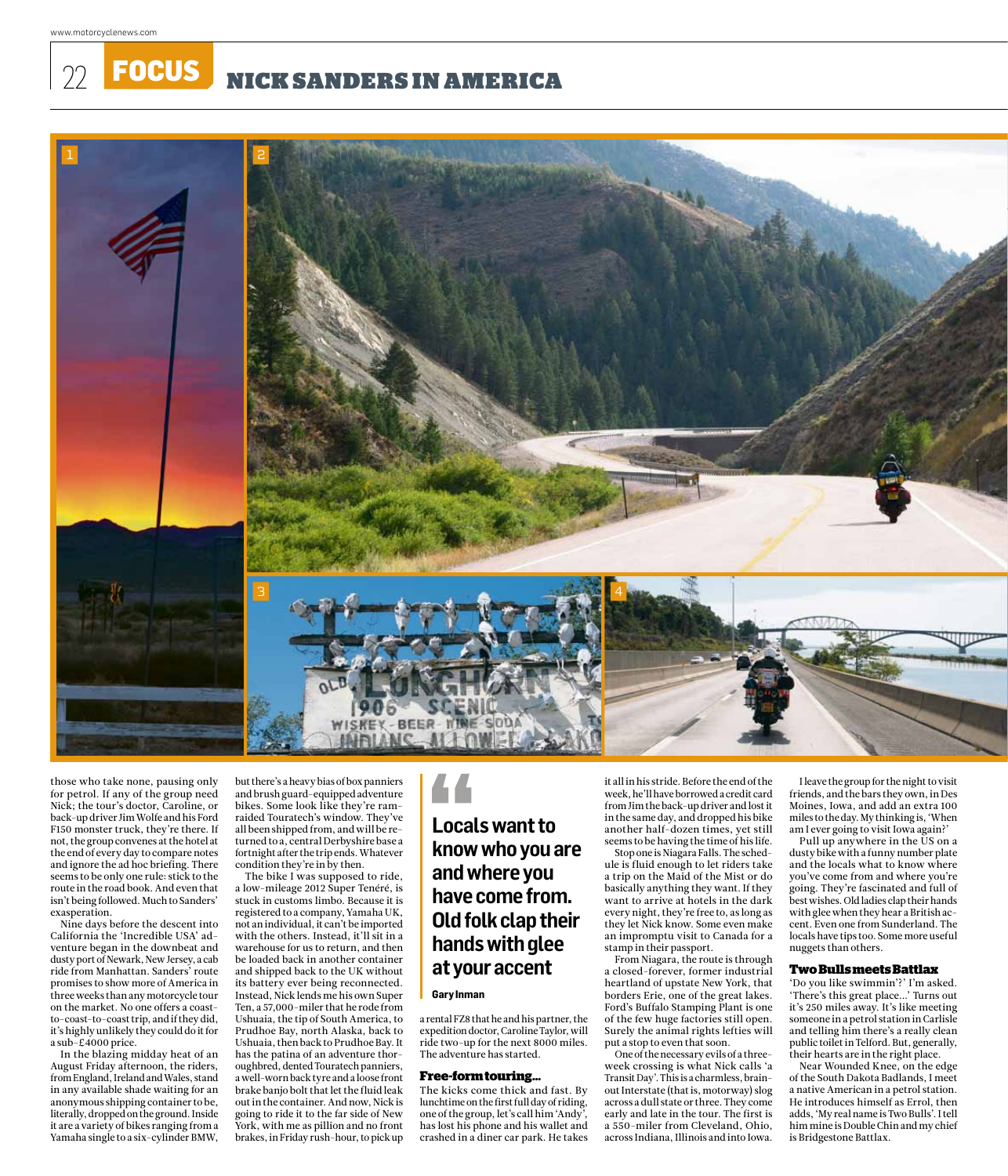10.10.2012  $23$ 

SPORT 76-88

BIKE LIFE 46-63

COMMENT

02-04 **06-41** 42-45 46-63 76-88 **10.10.2012** 

5 and 3 and 3 and 3 and 3 and 3 and 3 and 3 and 3 and 3 and 3 and 3 and 3 and 3 and 3 and 3 and 3 and 3 and 3 9

**FOCUS** 06-41

THE WEEK<br>02-04



Great advice comes from some the hundreds of Harley riders on the roads of the Mid-West. One name kept coming up, the Beartooth Pass.

6

The Beartooth Highway runs from Wyoming into Montana. While we're in South Dakota I make a plan to ride it with Stuart (on a 2012 Tiger Explorer) and Ian (on a 1998 Triumph Sprint he bought for this trip. He reminds people it cost less than Stuart's German pannier system).

These Mid-West states didn't mean much to me, before I arrived. I knew Sturgis, the Harley riders' Mecca, is in South Dakota. If pressed, I reckon I could've told you Mount Rushmore was there too, (but not that the architect of the four presidents' faces had the wonderful moniker, Gutzon Borglum). What I didn't know was that South Dakota and Wyoming have some of the most incredible roads on the planet. Before we've even reached the start of the Beartooth, in Red Lodge, Montana, Ian says he's had his best ever days' riding, in over 20 years. This was on the US 14 and 14a, through mountainous Bighorn National Forest. It's a mind-blower of sweepers, climbing up to more than 10,000ft (over 3000m),

which is, I think, higher than the loftiest paved pass in Europe.

I keep stabbing my Garmin Zumo as we climb. Just as I think we've topped out, we go higher. As the fields below become postage stamp-sized I pass a lay-by designated a 'scenic viewpoint'. It's crammed with cars and elderly gawpers. I pull in to see what the kerfuffle is, just as a handglider pilot girds his loins, says, to no one in particular, 'I'm out of here' and leaps off the ledge. He spirals on thermals. I know we'll beat him to the bottom. On the way down we pass a ghost mine, left empty and unopened since a mining disaster claimed 75 lives in 1943. It's an eerie site.

We fuel up before the Beartooth and talk to two Harley-mounted old boys who've just ridden it. They ensure us we'll enjoy it. Also known as US 212, the Beartooth criss-crosses in and out of Montana and Wyoming before heading to Yellowstone Park's northeast entrance. It has far more hairpins than the road through Bighorn, so I get in less of a flow. It doesn't help that the Yamaha's back tyre is as square as Mr Strong.

It's the kind of place I imagine one



could feel quite insignificant. At the top are glaciers, even at the end of a hot summer.

#### **Race to camp before dark**

We're still two hours from the first night's camping of the trip. The three of us are desperate not to pitch our tents in the dark, so we're howling through

the countryside. We reach the entrance to Yellowstone to discover our campsite is still 86 miles into the huge National Park and the sun is going down like the Titanic. I'm not proud to say we treat the blanket 45mph speed limit disgustingly. We blur past the yellow stone of Yellowstone, the mud volcanoes and steaming pools. We filter, illegal; cross double yellow lines, stupid and illegal; and even give the hurry up to herds of buffalo crossing the road, stupid and potentially suicidal. But we do get to the site with just enough vestige of daylight to put our tents up, before it all goes inky black and the Milky Way comes out.

**CYCLE CLASSIC** 

I found the idea of camping in Yellowstone impossibly romantic. The reality is grim. Partly my fault. All my previous camping had been done in lush Northern Europe, where the ground is green and soft. Up here, 2500m above sea level (the summit of Ben Nevis is 1344m), we're on hard, stony ground. Because of past experience I packed a cheap, foam rollmat, not an inflatable mattress. I get to sleep well despite the calls of the elk. If a strangulated hernia could sing, it would sound like an elk. Then my beer jacket wears off and the

temperature of -2°C chills my core. My foam roll mat is now as thick as a cream cracker. I feel so rough the next day I experience the need to get washed with my sunglasses on.

The plan was to spend two nights camping here. When I get the opportunity to split the price of a motel room with Ian, and also get a couple of hundred miles closer to the bike shop we're using for oil and tyre changing, in Salt Lake City, Utah, I make up my mind and leave. Forecasts of possible overnight snow (on September 6!) only confirm it's the correct decision. As one rider, also leaving for a motel, points out, they're not giving out any medals for staying in camp.

Instead, Ian and I pick a point on the map: Paris, Idaho, and decide to stay there the night. We ride 200 miles through rural USA; under the world's biggest elk horn arch; past the Teton Mountains; along the banks of the turquoise Bear Lake. We see real cowboys herding cows along a road. We get to Paris. It's closed. Well, it would be if there was anything there to be open. We carry on till the university town of Logan, Utah and finally call it a night. *Continued over*